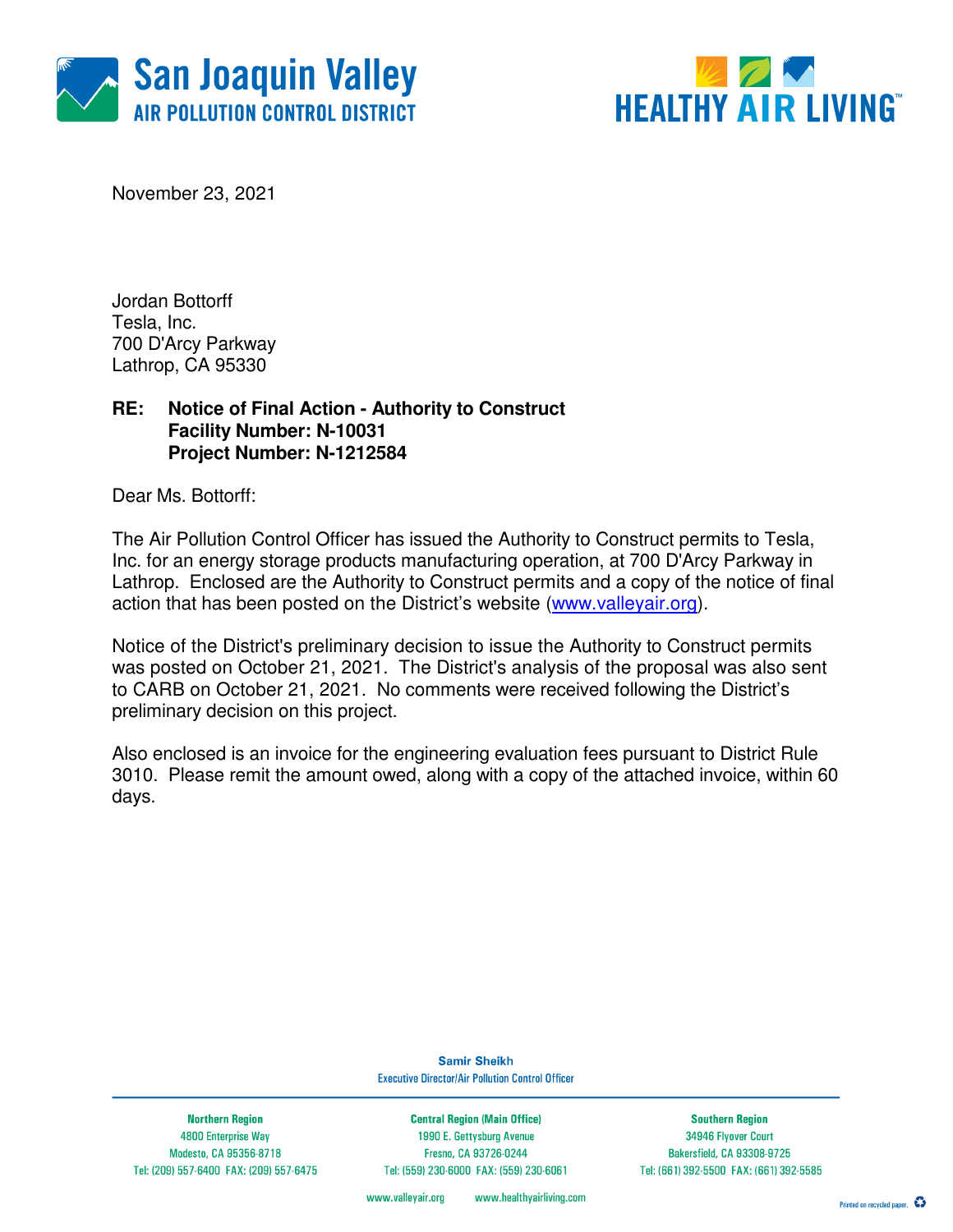Ms. Jordan Bottorff Page 2

Thank you for your cooperation in this matter. If you have any questions, please contact Mr. Nick Peirce at (209) 557-6400.

Sincerely,

Ram fra

**Brian Clements** Director of Permit Services

BC:kp

**Enclosures** 

cc: Courtney Graham, CARB (w/ enclosure) via email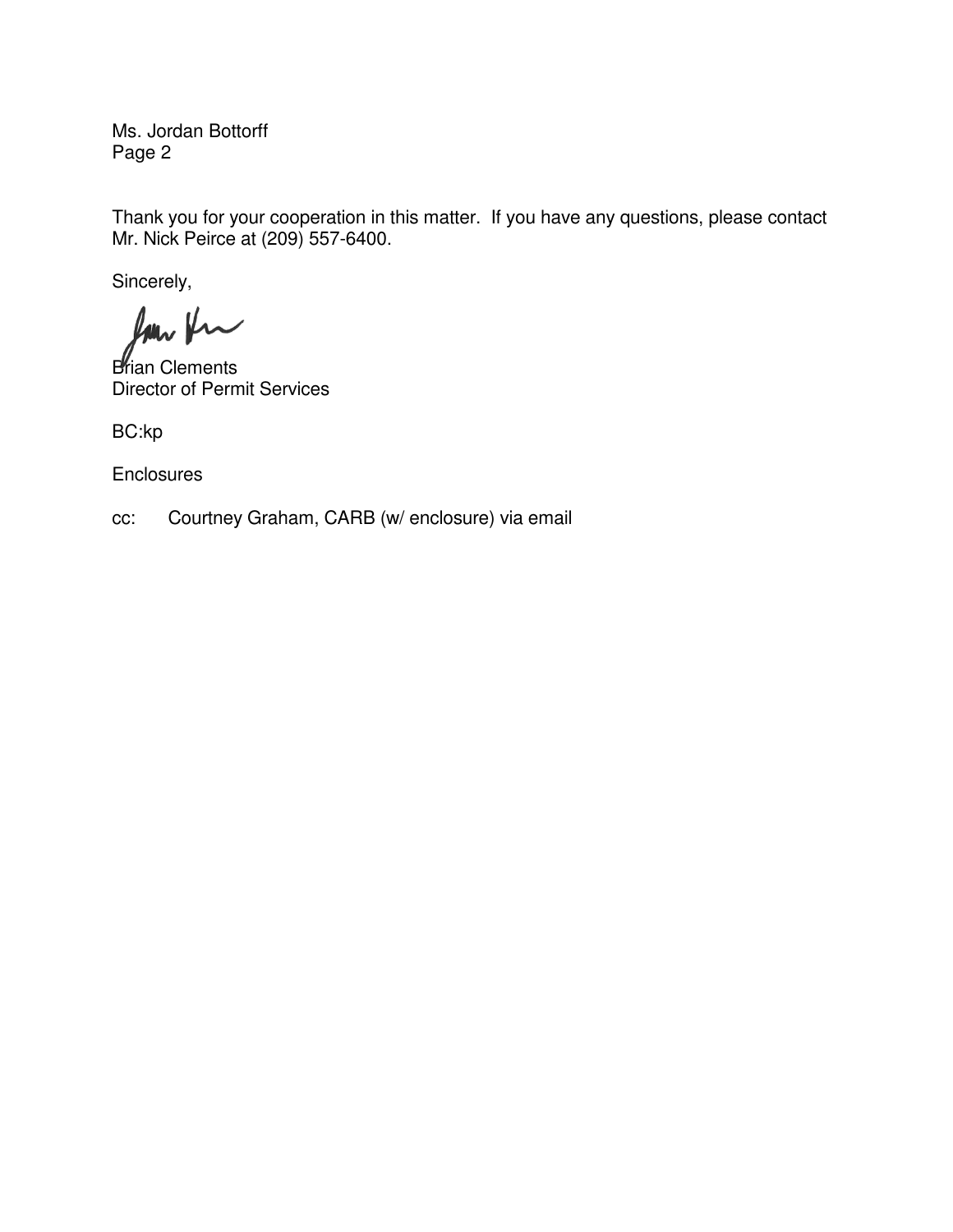



Facility # N-10031 TESLA, INC. 700 D'ARCY PARKWAY LATHROP, CA 95330

## **AUTHORITY TO CONSTRUCT (ATC)**

## *QUICK START GUIDE*

- 1. **Pay Invoice**: Please pay enclosed invoice before due date.
- 2. **Fully Understand ATC**: Make sure you understand ALL conditions in the ATC prior to construction, modification and/or operation.
- 3. **Follow ATC**: You must construct, modify and/or operate your equipment as specified on the ATC. Any unspecified changes may require a new ATC.
- 4. **Notify District**: You must notify the District's Compliance Department, at the telephone numbers below, upon start-up and/or operation under the ATC. Please record the date construction or modification commenced and the date the equipment began operation under the ATC. You may NOT operate your equipment until you have notified the District's Compliance Department. A startup inspection may be required prior to receiving your Permit to Operate.
- 5. **Source Test**: Schedule and perform any required source testing. See [http://www.valleyair.org/busind/comply/source\\_testing.htm](http://www.valleyair.org/busind/comply/source_testing.htm) for source testing resources.
- 6. **Maintain Records**:Maintain all records required by ATC. Records are reviewed during every inspection (or upon request) and must be retained for at least 5 years. Sample record keeping forms can be found at http://www.valleyair.org/busind/comply/compliance\_forms.htm.

By operating in compliance, you are doing your part to improve air quality for all Valley residents.

### **For assistance, please contact District Compliance staff at any of the telephone numbers listed below.**

Samir Sheikh Executive Director/Air Pollution Control Officer

**Northern Region** 4800 Enterprise Way Modesto, CA 95356-8718 Tel: (209) 557-6400 FAX: (209) 557-6475

Central Region (Main Office) 1990 E. Gettysburg Avenue Fresna, CA 93726-0244 Tel: (559) 230-6000 FAX: (559) 230-6061

**Southern Region** 34946 Flyover Court Bakersfield, CA 93308-9725 Tel: (661) 392-5500 FAX: (661) 392-5585

www.bealthyairliving.com www.valleyair.org

Preced on recycled paper. 43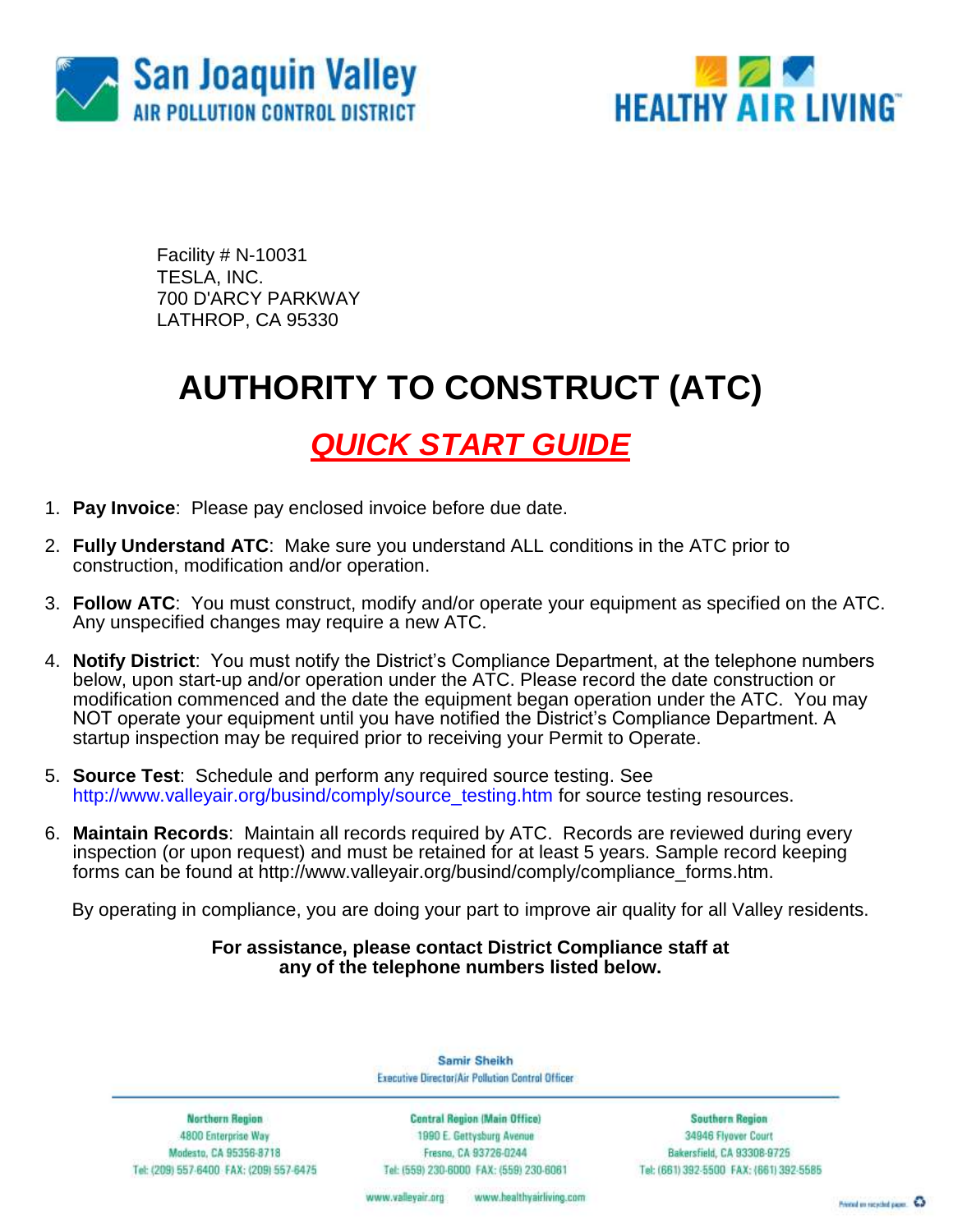



# **AUTHORITY TO CONSTRUCT**

**PERMIT NO:** N-10031-1-0 **ISSUANCE DATE:** 11/23/2021

| <b>LEGAL OWNER OR OPERATOR: TESLA, INC.</b> |                    |
|---------------------------------------------|--------------------|
| <b>MAILING ADDRESS:</b>                     | 700 D'ARCY PARKWAY |
|                                             | LATHROP, CA 95330  |
|                                             |                    |

**LOCATION:** 700 D'ARCY PARKWAY LATHROP, CA 95330

### **EQUIPMENT DESCRIPTION:**

37 MMBTU/HR POWDER COATING SYSTEM CONSISTING OF ONE (1) 10.5 MMBTU/HR FOUR-STAGE PRETREATMENT WASHER WITH A 0.4 MMBTU/HR ZERO DISCHARGE SYSTEM BURNER, ONE (1) 10.5 MMBTU/HR DRY OFF OVEN, ONE (1) 7.0 MMBTU/HR PRIMER CURE OVEN, ONE (1) 7.0 MMBTU/HR TOPCOAT CURE OVEN AND ONE (1) 1.6 MMBTU/HR BURN OFF OVEN

### **CONDITIONS**

- 1. No air contaminant shall be released into the atmosphere which causes a public nuisance. [District Rule 4102]
- 2. Particulate matter emissions shall not exceed 0.1 grains/dscf in concentration. [District Rule 4201]
- 3. No air contaminant shall be discharged into the atmosphere for a period or periods aggregating more than three minutes in any one hour which is as dark as, or darker than, Ringelmann 1 or 20% opacity. [District Rule 4101]
- 4. The exhaust stack shall vent vertically upward. The vertical exhaust flow shall not be impeded by a rain cap (flapper ok), roof overhang, or any other obstruction. [District Rule 4102]
- 5. The unit shall only be fired on PUC quality natural gas. [District Rules 2201 and 4309]
- 6. Emission rates from each of the powder coating system burners shall not exceed any of the following limits: NOx 0.048 lb/MMBtu; VOC - 0.0055 lb/MMBtu; CO - 0.286 lb/MMBtu; PM10 - 0.003 lb/MMBtu; or SOx - 0.00286 lb/MMBtu [District Rule 2201]
- 7. Emissions from the powder coating application shall not exceed 28.0 pounds of VOC on any given day. [District Rule 2201]
- 8. Emissions from the powder coating application shall not exceed 0.1 pounds of PM10 on any given day and 7 pounds of PM10 in a year. [District Rule 2201]

#### CONDITIONS CONTINUE ON NEXT PAGE

**YOU MUST NOTIFY THE DISTRICT COMPLIANCE DIVISION AT (209) 557-6400 WHEN CONSTRUCTION IS COMPLETED AND PRIOR TO OPERATING THE EQUIPMENT OR MODIFICATIONS AUTHORIZED BY THIS AUTHORITY TO CONSTRUCT.** This is NOT a PERMIT TO OPERATE. Approval or denial of a PERMIT TO OPERATE will be made after an inspection to verify that the equipment has been constructed in accordance with the approved plans, specifications and conditions of this Authority to Construct, and to determine if the equipment can be operated in compliance with all Rules and Regulations of the San Joaquin Valley Unified Air Pollution Control District. Unless construction has commenced pursuant to Rule 2050, this Authority to Construct shall expire and application shall be cancelled two years from the date of issuance. The applicant is responsible for complying with all laws, ordinances and regulations of all other governmental agencies which may pertain to the above equipment.

Samir Sheikh, Executive Director / APCO

 $\int$ 

Brian Clements, Director of Permit Services N-10031-1-0 : Nov 23 2021 2:24PM -- PEREZK : Joint Inspection NOT Required

Northern Regional Office • 4800 Enterprise Way • Modesto, CA 95356-8718 • (209) 557-6400 • Fax (209) 557-6475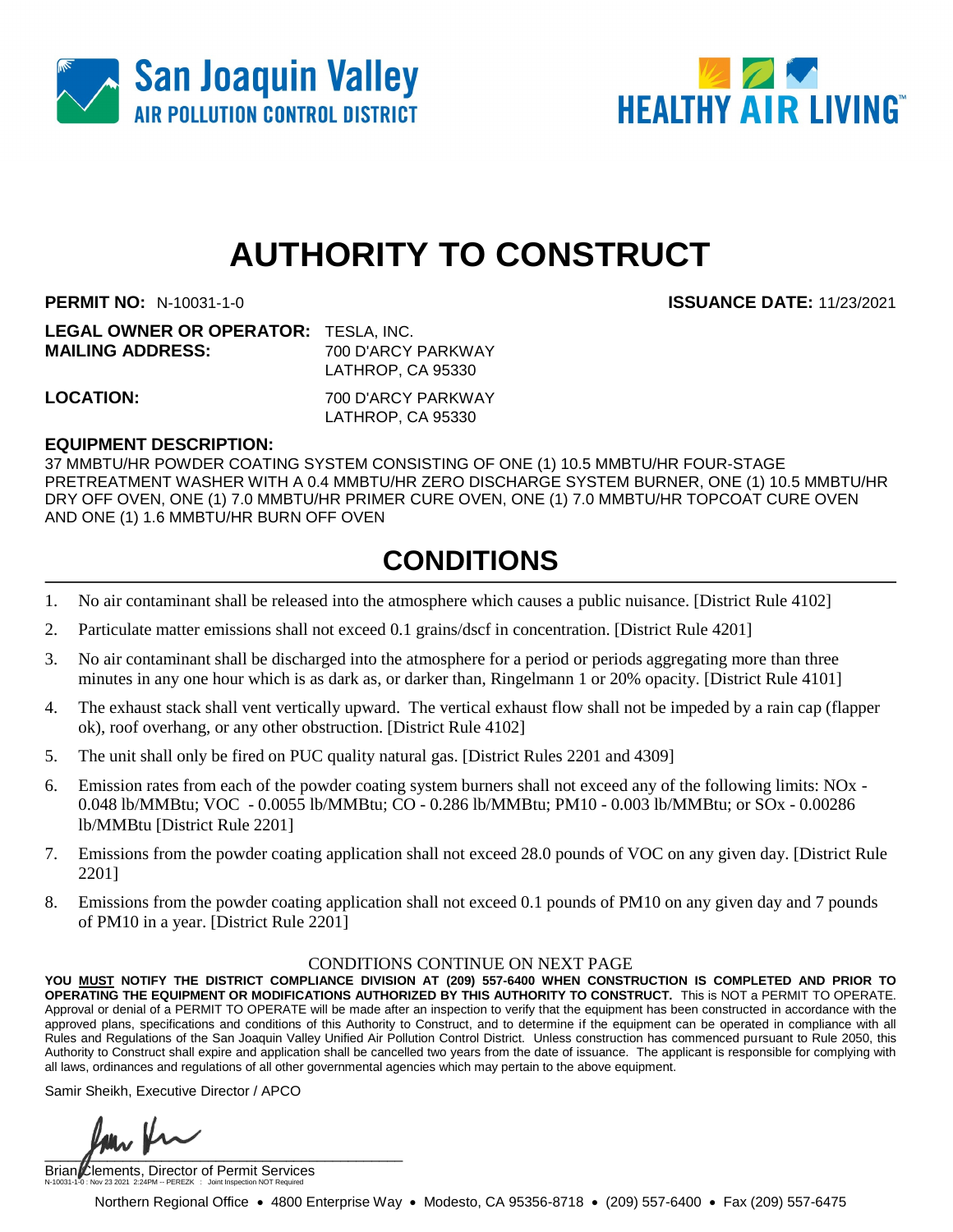- 9. Source testing to measure NOx and CO emissions from the ovens and burners rated less than 5 MMBtu/hr shall be conducted within 60 days of initial start-up. [District Rule 2201]
- 10. Source testing to measure NOx and CO emissions from the ovens and washers rated at 5 MMBtu/hr or greater shall be conducted within 60 days of initial start-up and at least once every 24 months thereafter. [District Rules 2201 and 4309]
- 11. All test results for NOx and CO shall be reported in ppmv @ 19% O2 (or no correction if measured above 19% O2), corrected to dry stack conditions. [District Rule 4309]
- 12. Source testing shall be conducted using the methods and procedures approved by the District. The District must be notified at least 30 days prior to any compliance source test, and a source test plan must be submitted for approval at least 15 days prior to testing. [District Rule 1081]
- 13. The results of each source test shall be submitted to the District within 60 days thereafter. [District Rule 1081]
- 14. For emissions source testing, the arithmetic average of three 30-consecutive-minute test runs shall apply. If two of three runs are above an applicable limit the test cannot be used to demonstrate compliance with an applicable limit. [District Rule 4309]
- 15. NOx emissions for source test purposes shall be determined using EPA Method 7E or ARB Method 100 on a ppmv basis. [District Rule 4309]
- 16. CO emissions for source test purposes shall be determined using EPA Method 10 or ARB Method 100. [District Rule 4309]
- 17. Stack gas oxygen (O2) shall be determined using EPA Method 3 or 3A or ARB Method 100. [District Rule 4309]
- 18. For each of the ovens and washers rated at 5 MMBtu/hr or greater, the permittee shall monitor and record the stack concentration of NOx, CO, and O2 at least once every month (in which a source test is not performed) using a portable emission monitor that meets District specifications. Monitoring shall not be required if the unit is not in operation, i.e. the unit need not be started solely to perform monitoring. Monitoring shall be performed within 5 days of restarting the unit unless monitoring has been performed within the last month. [District Rule 4309]
- 19. If either the NOx or CO concentrations corrected to 19% O2 (or no correction if measured above 19% O2), as measured by the portable analyzer, exceed the allowable emissions concentration, the permittee shall return the emissions to within the acceptable range as soon as possible, but no longer than 1 hour of operation after detection. If the portable analyzer readings continue to exceed the allowable emissions concentration after 1 hour of operation after detection, the permittee shall notify the District within the following 1 hour and conduct a certified source test within 60 days of the first exceedance. In lieu of conducting a source test, the permittee may stipulate a violation has occurred, subject to enforcement action. The permittee must then correct the violation, show compliance has been reestablished, and resume monitoring procedures. If the deviations are the result of a qualifying breakdown condition pursuant to Rule 1100, the permittee may fully comply with Rule 1100 in lieu of performing the notification and testing required by this condition. [District Rule 4309]
- 20. All emissions measurements shall be made with the unit operating either at conditions representative of normal operations or conditions specified in the Permit to Operate. No determination of compliance shall be established within two hours after a continuous period in which fuel flow to the unit is shut off for 30 minutes or longer, or within 30 minutes after a re-ignition as defined in Section 3.0 of District Rule 4309. [District Rule 4309]
- 21. All alternate monitoring parameter emission readings shall be taken with the unit operating either at conditions representative of normal operations or conditions specified in the Permit to Operate. The analyzer shall be calibrated, maintained, and operated in accordance with the manufacturer's specifications and recommendations or a protocol approved by the APCO. Emission readings taken shall be averaged over a 15 consecutive-minute period by either taking a cumulative 15 consecutive-minute sample reading or by taking at least five (5) readings, evenly spaced out over the 15 consecutive-minute period. [District Rule 4309]
- 22. The permittee shall maintain records of: (1) the date and time of NOx, CO, and O2 measurements, (2) the O2 concentration in percent and the measured NOx and CO concentrations corrected to 19% O2 (or no correction if measured above 19% O2), (3) make and model of exhaust gas analyzer, (4) exhaust gas analyzer calibration records, and (5) a description of any corrective action taken to maintain the emissions within the acceptable range. [District Rule 4309]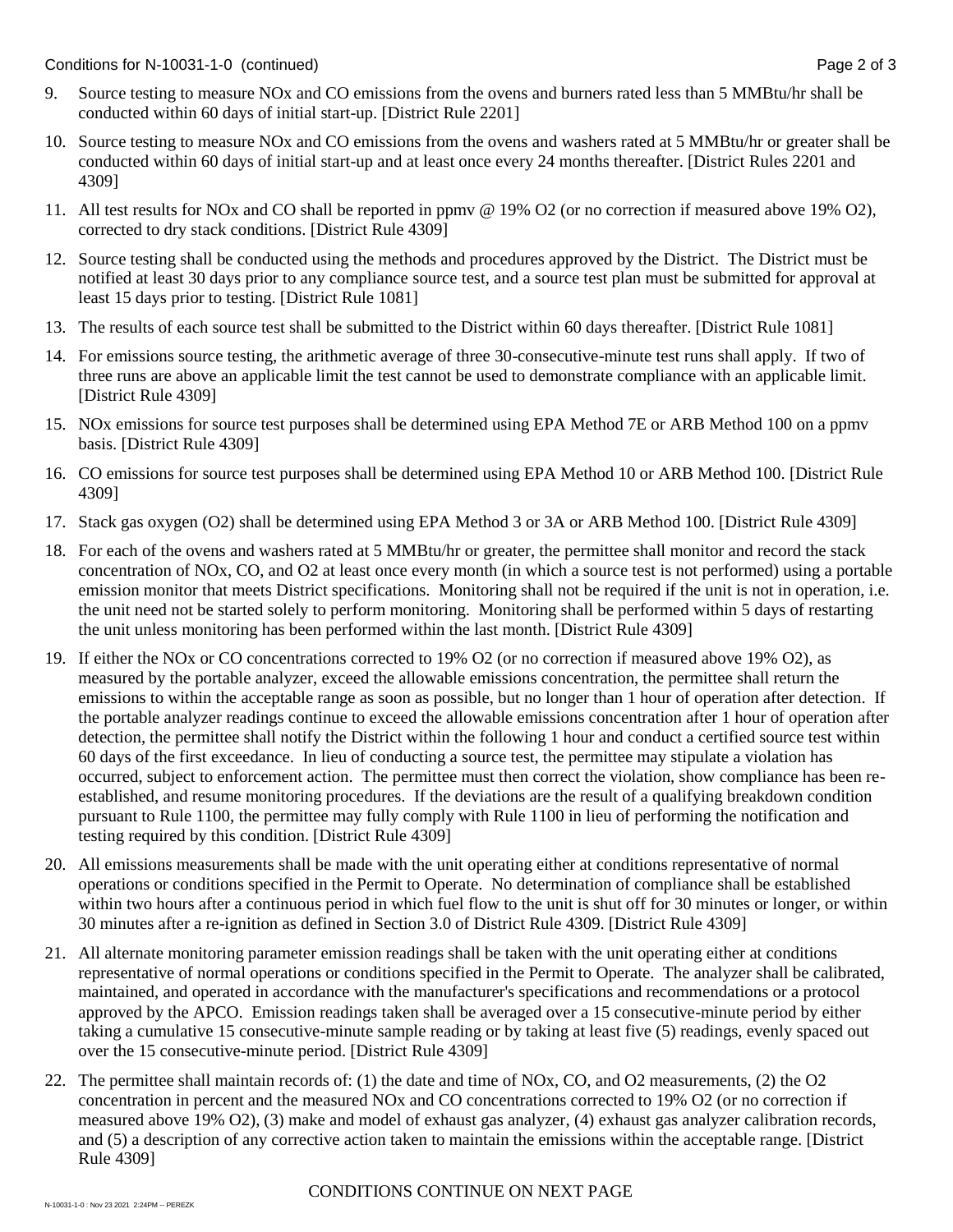- 23. Permittee shall maintain records which demonstrate the unit is fired exclusively on PUC quality natural gas. [District Rule 4309]
- 24. Records of monthly natural gas consumption shall be maintained, retained on-site for a period of at least five years and made available for District inspection upon request. [District Rule 4309]
- 25. The permittee shall maintain records sufficient to demonstrate compliance with the daily and annual emission limits. These records shall contain each calculated emission quantity as well as each process variable used in the respective calculations. [District Rules 1070 and 2201]
- 26. All records shall be retained for a minimum of five years, and shall be made available for District inspection upon request. [District Rules 2201 and 4309]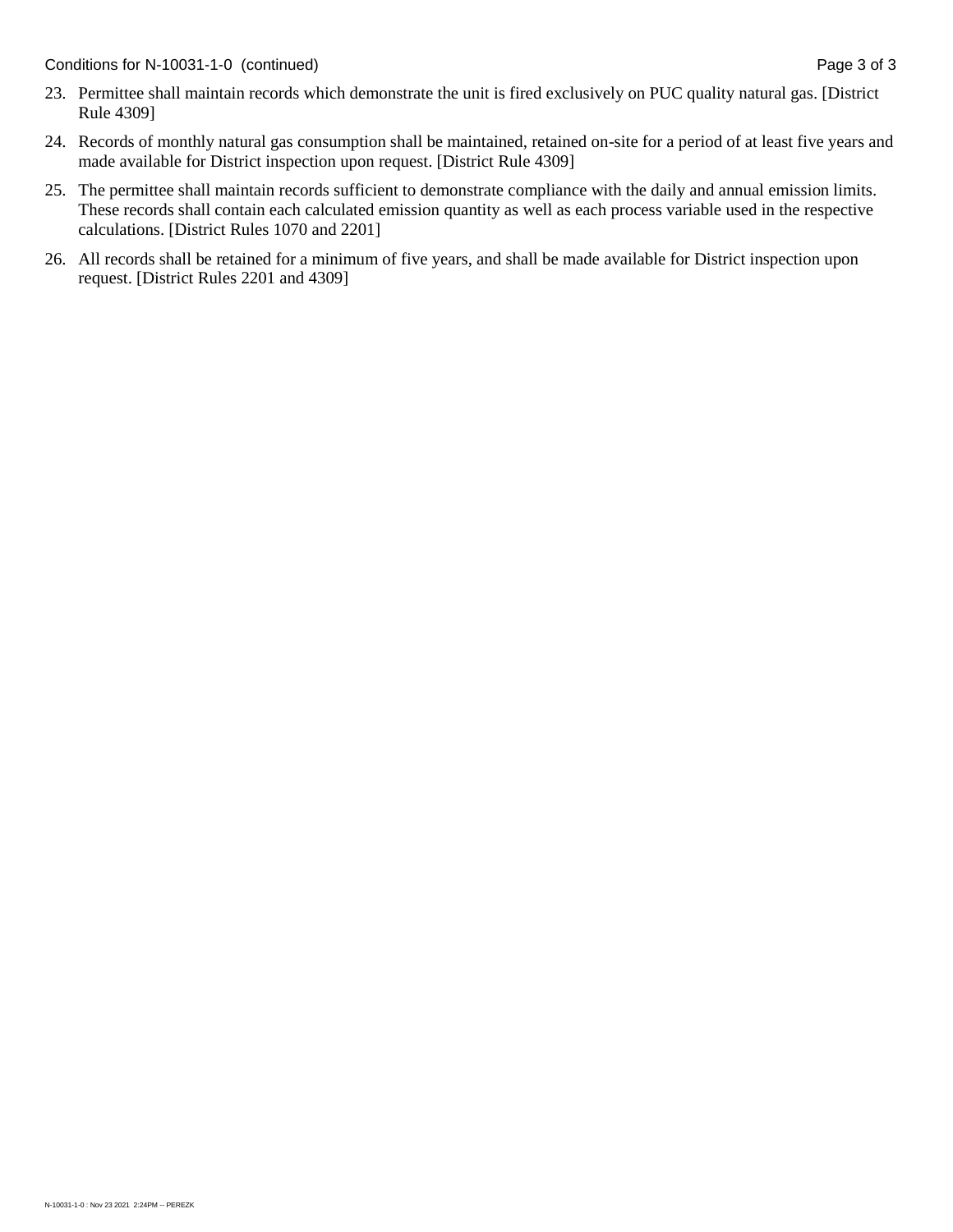



# **AUTHORITY TO CONSTRUCT**

**PERMIT NO:** N-10031-2-0 **ISSUANCE DATE:** 11/23/2021

**LEGAL OWNER OR OPERATOR:** TESLA, INC. **MAILING ADDRESS:** 700 D'ARCY PARKWAY LATHROP, CA 95330

**LOCATION:** 700 D'ARCY PARKWAY LATHROP, CA 95330

### **EQUIPMENT DESCRIPTION:**

BATTERY MODULES ASSEMBLY OPERATION EQUIPPED WITH ADHESIVE, SEALANT, AND PRETREATMENT CHEMICAL APPLICATION EQUIPMENT

### **CONDITIONS**

- 1. No air contaminant shall be released into the atmosphere which causes a public nuisance. [District Rule 4102]
- 2. No air contaminant shall be discharged into the atmosphere for a period or periods aggregating more than three minutes in any one hour which is as dark as, or darker than, Ringelmann 1 or 20% opacity. [District Rule 4101]
- 3. Emissions from adhesives, sealants and pretreatment chemicals shall not exceed 18.8 pounds of VOC on any given day. [District Rule 2201]
- 4. VOC Content of the adhesives and sealants applied shall not exceed 250 g/L (2.086 lb/gal). [District Rule 4653]
- 5. Adhesives and sealants shall be applied only utilizing hand application methods, sponge application, brush or equivalent application. [District Rule 4653]
- 6. The operator shall comply with the following work practice standards: 1) store and dispose all VOC-containing coatings, thinners, cleaning materials, adhesive products, sealant products, catalysts, thinners, fresh or spent solvents, and waste materials in closed non-absorbent and non-leaking containers, keeping the containers closed at all times except when specifically in use; 2) close mixing vessels that contain VOC coatings, adhesive products and sealant products and other materials, except when specifically in use; 3) minimize spills of any VOC-containing materials and clean up spills immediately; and 4) convey VOC-containing materials in closed containers or pipes. [District Rule 4653]
- 7. Only solvents containing no Volatile Organic Compounds (VOCs) shall be utilized [District Rules 2201 & 4653]

#### CONDITIONS CONTINUE ON NEXT PAGE

**YOU MUST NOTIFY THE DISTRICT COMPLIANCE DIVISION AT (209) 557-6400 WHEN CONSTRUCTION IS COMPLETED AND PRIOR TO OPERATING THE EQUIPMENT OR MODIFICATIONS AUTHORIZED BY THIS AUTHORITY TO CONSTRUCT.** This is NOT a PERMIT TO OPERATE. Approval or denial of a PERMIT TO OPERATE will be made after an inspection to verify that the equipment has been constructed in accordance with the approved plans, specifications and conditions of this Authority to Construct, and to determine if the equipment can be operated in compliance with all Rules and Regulations of the San Joaquin Valley Unified Air Pollution Control District. Unless construction has commenced pursuant to Rule 2050, this Authority to Construct shall expire and application shall be cancelled two years from the date of issuance. The applicant is responsible for complying with all laws, ordinances and regulations of all other governmental agencies which may pertain to the above equipment.

Samir Sheikh, Executive Director / APCO

 $\sqrt{1-\frac{1}{2}}$ 

Billan Clements, Director of Permit Services N-10031-2-0 : Nov 23 2021 2:24PM -- PEREZK : Joint Inspection NOT Required

Northern Regional Office • 4800 Enterprise Way • Modesto, CA 95356-8718 • (209) 557-6400 • Fax (209) 557-6475